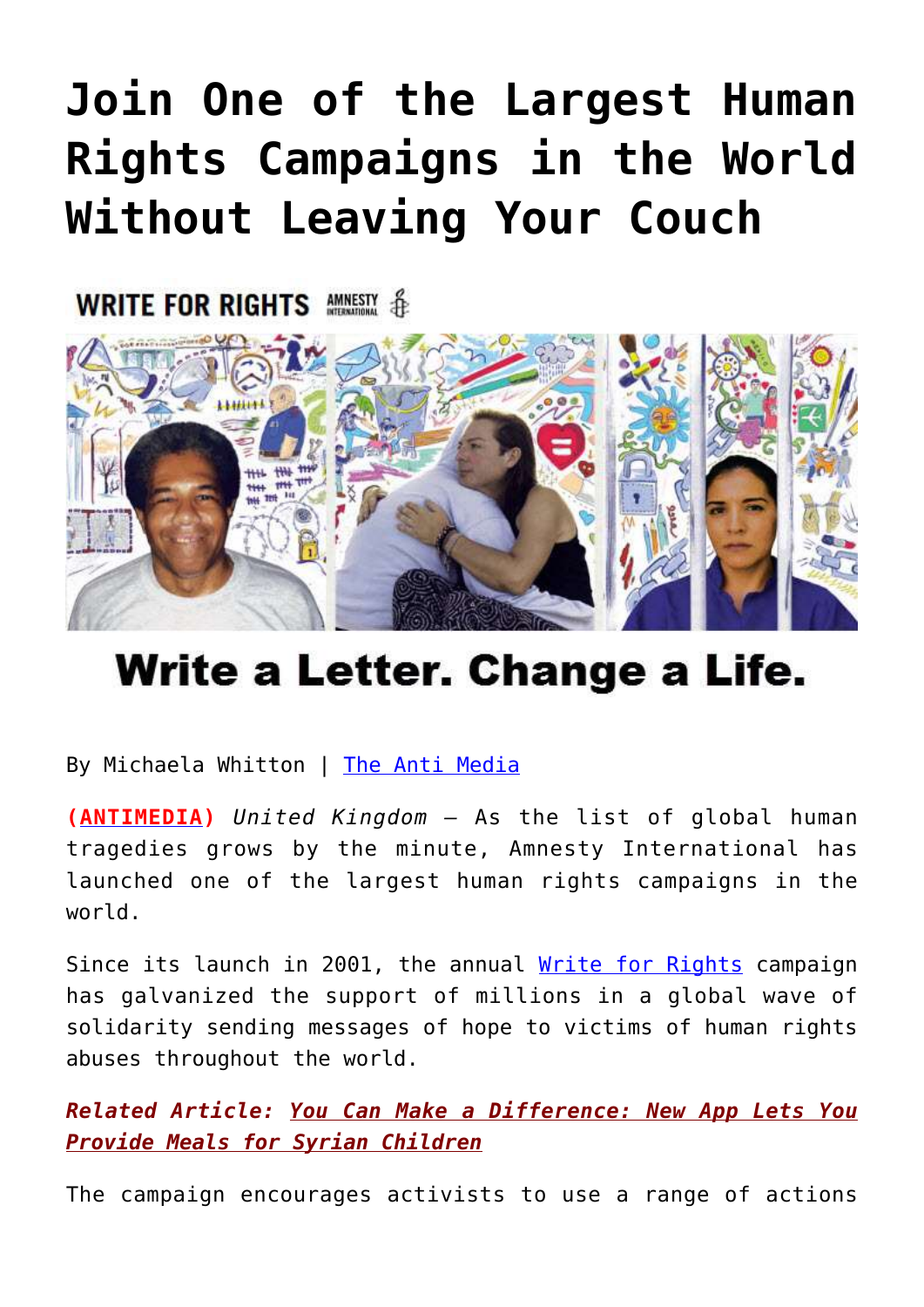such as organising events, sending tweets, emails, or even the simple act of writing a letter to improve conditions for the victims of arbitrary and unfair imprisonment, torture and other human rights abuses across the globe.

[Last year's](https://www.amnesty.org/en/latest/news/2014/11/amnesty-international-launches-write-rights-world-s-largest-human-rights-campaign/) campaign called for the release of U.S. whistleblower [Chelsea Manning](https://campaigns.amnesty.org/actions/write-for-rights-chelsea-manning), compensation and medical assistance for the victims of the Bhopal 1984 gas leak, and also demanded the release of Saudi blogger Raif Badawi. Hundreds of thousands of people participated in over 3 million actions across 200 countries and territories.

*"It shows that when ordinary people stand together and send a clear message demanding governments fulfill their duty to protect and uphold people's human rights we can achieve fantastic results,"* claimed Salil Shetty, Amnesty International's Secretary General, after the 2014 campaign resulted in th[erelease of two prisoners of conscience.](https://www.amnesty.org/en/latest/news/2014/02/write-rights-prisoners-freed-following-largest-ever-letter-writing-campaign/)

This year Amnesty is once again calling on activists to take action during November and December to ensure the world doesn't forget those punished for standing up for their beliefs. People are encouraged to sign petitions, Tweet, email, organise creative events to raise awareness, and write letters of solidarity to 12 individuals and communities — all victims of brutal abuses and state oppression.

*Related Article: [Thousands Took To The Streets As Far-Right As](https://consciouslifenews.com/thousands-streets-anti-fascists-clash-cologne-germany/11100328/) [Well As Anti-Fascists Clash In Cologne, Germany](https://consciouslifenews.com/thousands-streets-anti-fascists-clash-cologne-germany/11100328/)*

**2015 Write for Rights cases**

**Burkina Faso**: Girl [victims](https://write.amnestyusa.org/case/burkinafaso/) of forced marriage.

**El Salvador:** [Teodora del Carmen Vásquez](https://write.amnestyusa.org/case/teodora/) suffered a still-birth and was sentenced to 30 years for homicide under El Salvador's abortion ban.

**Malaysia:** Political cartoonist [Zunar](https://write.amnestyusa.org/case/zunar/) is facing a long-term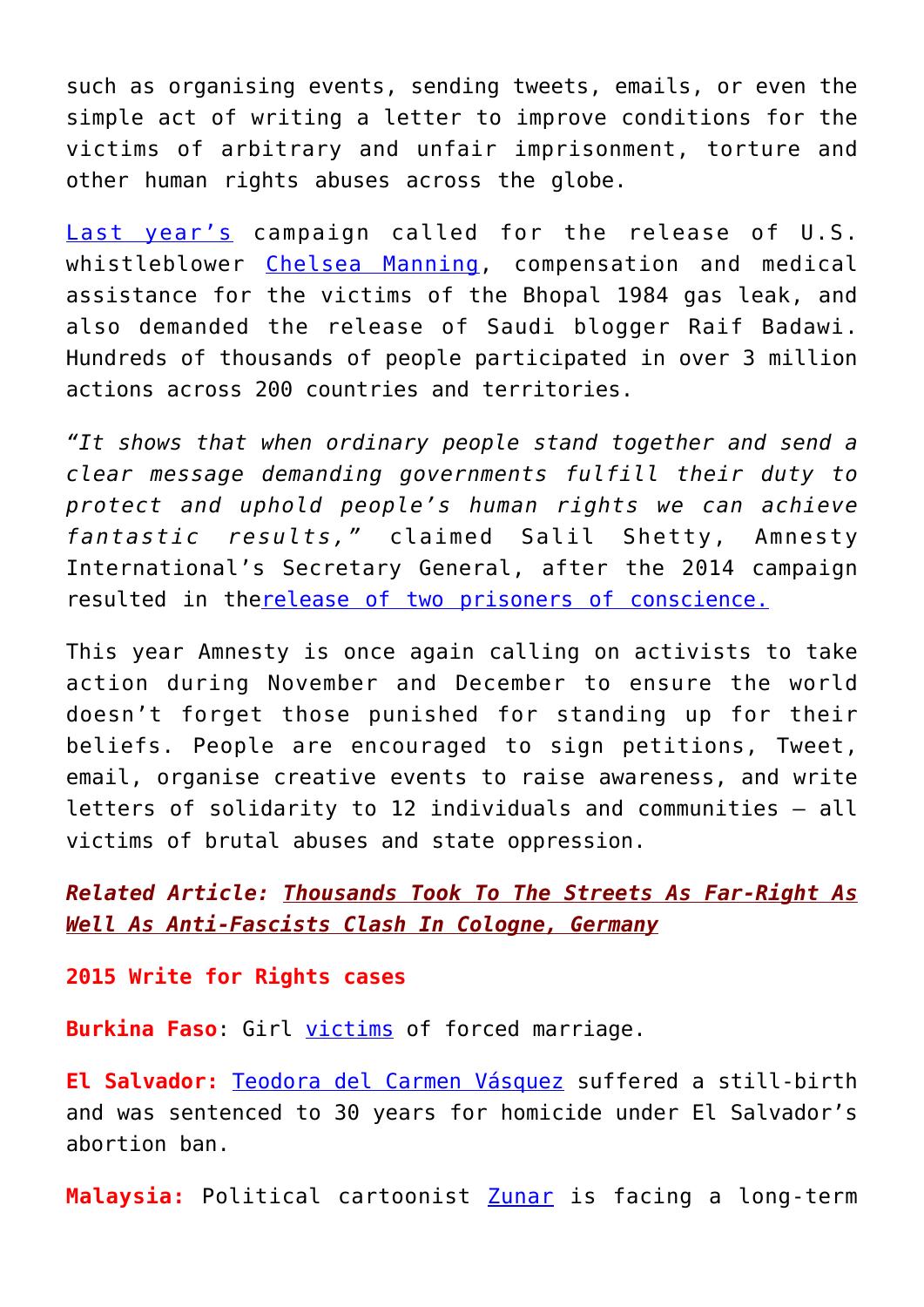prison sentence after posting tweets condemning the jailing of opposition leaders.

**Louisiana, U.S.A.:** Prisoner [Albert Woodfox](https://write.amnestyusa.org/case/albert/) has spent more than four decades in solitary confinement in a cell the size of a parking space.

**Greece:** [Costas and his partner](https://write.amnestyusa.org/case/costas/) were beaten up in a homophobic and racist attack in central Athens, though no suspects have been identified or punished.

**Mexico:** In July 2012, [Yecenia Armenta](https://write.amnestyusa.org/case/yecenia/) was taken into police custody, raped, and brutally tortured into confessing.

**Myanmar:** [Phyoe Phyoe Aung](https://write.amnestyusa.org/case/phyoe/) is a student leader and prisoner of conscience who was arrested after organizing a largely peaceful protest in Myanmar.

**Iran:** [Saman Naseem](https://write.amnestyusa.org/case/saman/) a 17-year-old member of Iran's ethnic Kurdish minority who was tortured into confessing to shooting a soldier and sentenced to death.

**Saudi Arabia:** [Waleed Abu al-Khair,](https://write.amnestyusa.org/case/waleed/) a human rights lawyer and prisoner of conscience is serving 15 years in prison for his work, which includes defending writer Raif Badawi.

**Syria:** In 2013, [Rania Alabbasi](https://write.amnestyusa.org/case/rania/) and her six children were *"disappeared"* by the Syrian government.

**Democratic Republic of Congo:** [Fred Bauma and Yves Makwambala](https://write.amnestyusa.org/case/fredyves/) are prisoners of conscience who both face the death penalty for promoting democracy.

**Uzbekistan:** [Muhammad Bekzhanov](https://write.amnestyusa.org/case/muhammad/) is a prisoner of conscience who has been imprisoned since 1999 — making him one of the world's longest jailed journalists.

*Related Article: [The Bulldozing of Palestinian Homes: Cruelty](https://consciouslifenews.com/bulldozing-palestinian-homes-cruelty-human/1196336/) [is NOT a Human Right](https://consciouslifenews.com/bulldozing-palestinian-homes-cruelty-human/1196336/)*